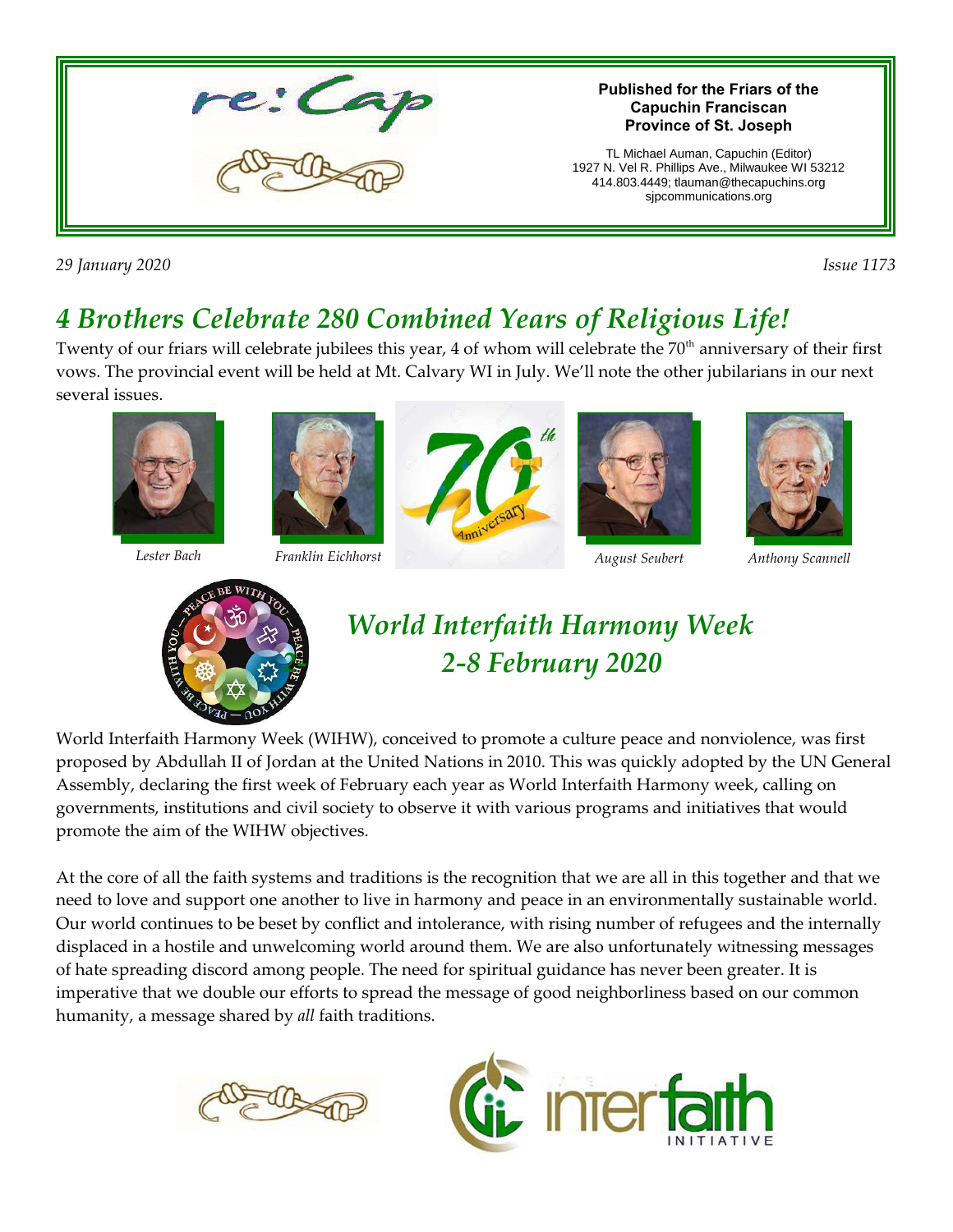

February is Black History Month. 2020 is an important general election year, and a landmark year for voting rights.

 $2020$  marks the  $150<sup>th</sup>$  anniversary of the Fifteenth Amendment (1870) which gave the right of black men to vote following the Civil War. It also marks the centennial of the Nineteenth

Amendment and the culmination of the women's suffrage movement.

This year's theme for Black History month, "African Americans and the Vote", recognizes the struggle for voting rights among both black men *and* women throughout American history. It is an ongoing struggle for people of color that continues into the  $21<sup>st</sup>$  century.

Even before the Civil War, free black men first petitioned state legislatures for the right to vote, but it wasn't until 1870 when the  $15<sup>th</sup>$  Amendment was ratified providing that "the right to vote shall not be denied or abridged on the basis of race, color or previous condition of servitude."



Even so, southern state legislatures immediately began undermining the protections found in the new amendment. Years of lawsuits and protests followed, but it wasn't until the rise of the Civil Right Movement and Voting Rights Act of 1965 that the freedom to vote was enjoyed by a majority of southern blacks.

Today, these freedoms have eroded by 'gerrymandering' - or dividing voting districts to gain an unfair majority. Harsh voting restrictions by states have also been enacted to discourage voting among poor blacks.

The ongoing struggle may seem disheartening, but there is hope. The 2018 U.S. midterm election, for example, saw a surprising record number of minority and women voted into state legislative power coast to coast. The voting tallies sparked new optimism that the historic pendulum was swinging back — again — to equal voting rights for all.

#### *We Saw You at the Advent Retreat at Marytown Retreat Center*



The brothers in formation gather annually in Libertyville, Illinois for an Advent retreat. This most recent event featured Vincent Fortunato, a friar from the Stigmata Province. The theme of the gathering was "From doubt to hope: Hope is for the living."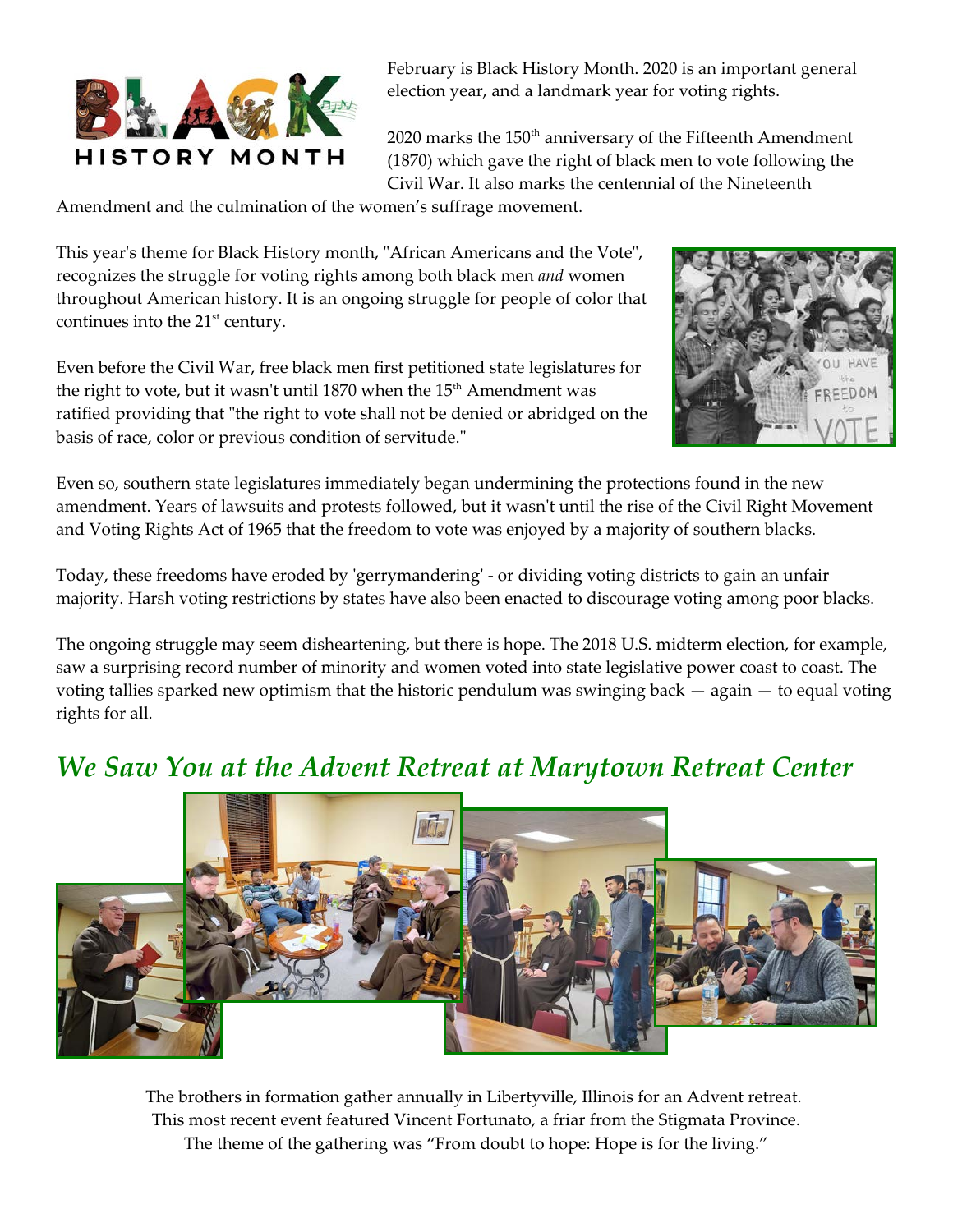### *We Saw You at the TET Celebration*



#### *2020: Year of the Rat*

There is no set date for the Lunar New Year. According to the Lunar calendar, the Spring Festival is on January 1st and lasts until the 15th (the full moon). Unlike western holidays such as Thanksgiving or Christmas, when you try to calculate it with the solar (Gregorian) calendar, the date is all over the place. Chinese New Year ranges from January 21 to February 20.

Showering isn't allowed on the Lunar New Year. Sweeping and throwing out garbage isn't allowed before the  $5^{\text{th}}$  day of the festival in order to make sure you don't wash away the good luck! On the other hand, there's a day before the Spring Festival dedicated to cleaning. This day is to sweep the bad luck away and make room for the good.

## *Pastoral Director Finds Joy in Milwaukee*



*Muthu welcomes a guest at St. Ben's Community Meal*

Muthu Savariappan, pastoral director at Capuchin Community Services in Milwaukee, has settled into the ministry, and sees Mark 2:17 as a focal point to the work he does every day at St. Ben's Community Meal: "I'm still new to the ministry, but happy to report that I'm finding joy and fulfillment in the service of our brothers and sisters who are in need. I'm very grateful to the sponsors, volunteers and to all those who support us to continue our ministry to do good and to build the Kingdom of God here on earth. We can do nothing without you, and your gifts of time, talent and treasure are the pillars on which our ministry stands. Every day you are all remembered in our prayers."